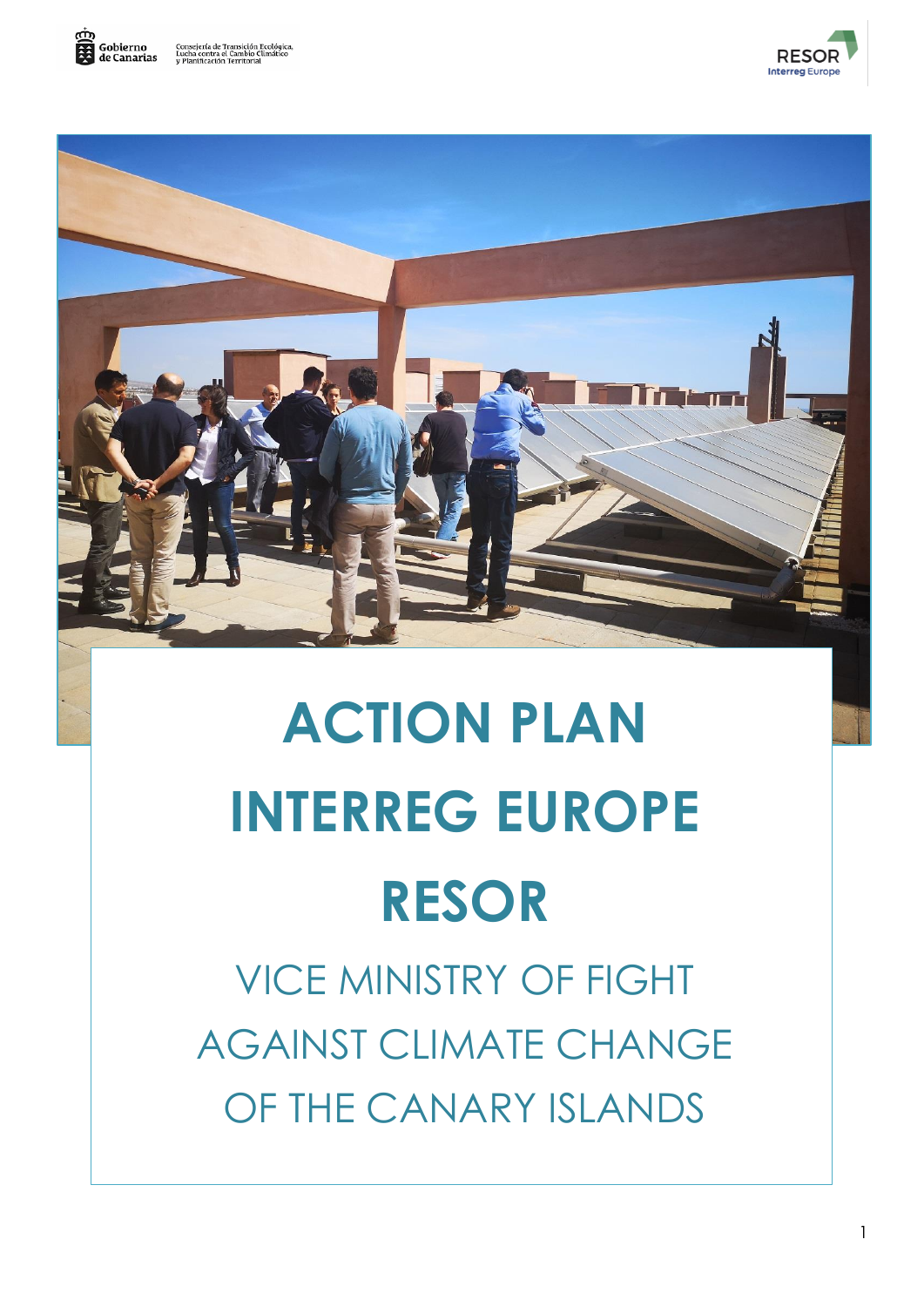



# **PART I**

## **1. GENERAL INFORMATION**

**Project**: RESOR - Supporting energy efficiency and renewable energy in European islands and remote regions

**Partner organisation:** Vice-Ministry for Combating Climate Change (VLCCC) of the Government of Canary Islands

**Other partner organisations involved (if relevant)**: GESTUR - The network of green offices in the Canary Islands

**Country**: Spain

**NUTS2 region**: Canary Islands (ES70)

**Contact person**: Carlos Díaz Rivero / [cdiariv@gobiernodecanarias.org](mailto:cdiariv@gobiernodecanarias.org)

# **2. CONTEXT**

## 2.1. The project

The Vice-Ministry of Fight Against Climate Change (VLCCC), an organ of the Regional Ministry of Ecological Transition, Fight Against Climate Change and Territorial Planning, has among its competences the development of good environmental practices, as indicated in article 25.3 of the current Organic Regulations of the Regional Ministry.

On 13 March 2018, the Monitoring Committee of the INTERREG EUROPE Programme approved the project PGI05092 RESOR (Promotion of good practices in energy efficiency and renewable energies in European islands and remote regions), in the 3rd call for proposals. Specifically, the project falls under Axis 3 of the Interreg Europe Programme "Improving low carbon economy policies", being its objective to promote the exchange of good practices to support energy efficiency and the use of renewable energies in secondary and tertiary sector enterprises in partner regions through the improvement of existing regional policies.

The RESOR project brings together 8 partners from 7 European remote regions, including 6 outermost regions (OR), and is led by the VLCCC. Other project partners include the following:

- **La Instituto Tecnológico de Canarias (ES).**
- AREAM Regional Agency for Energy and Environment of Madeira Region (PT).
- **L** Cyprus Energy Agency (CY).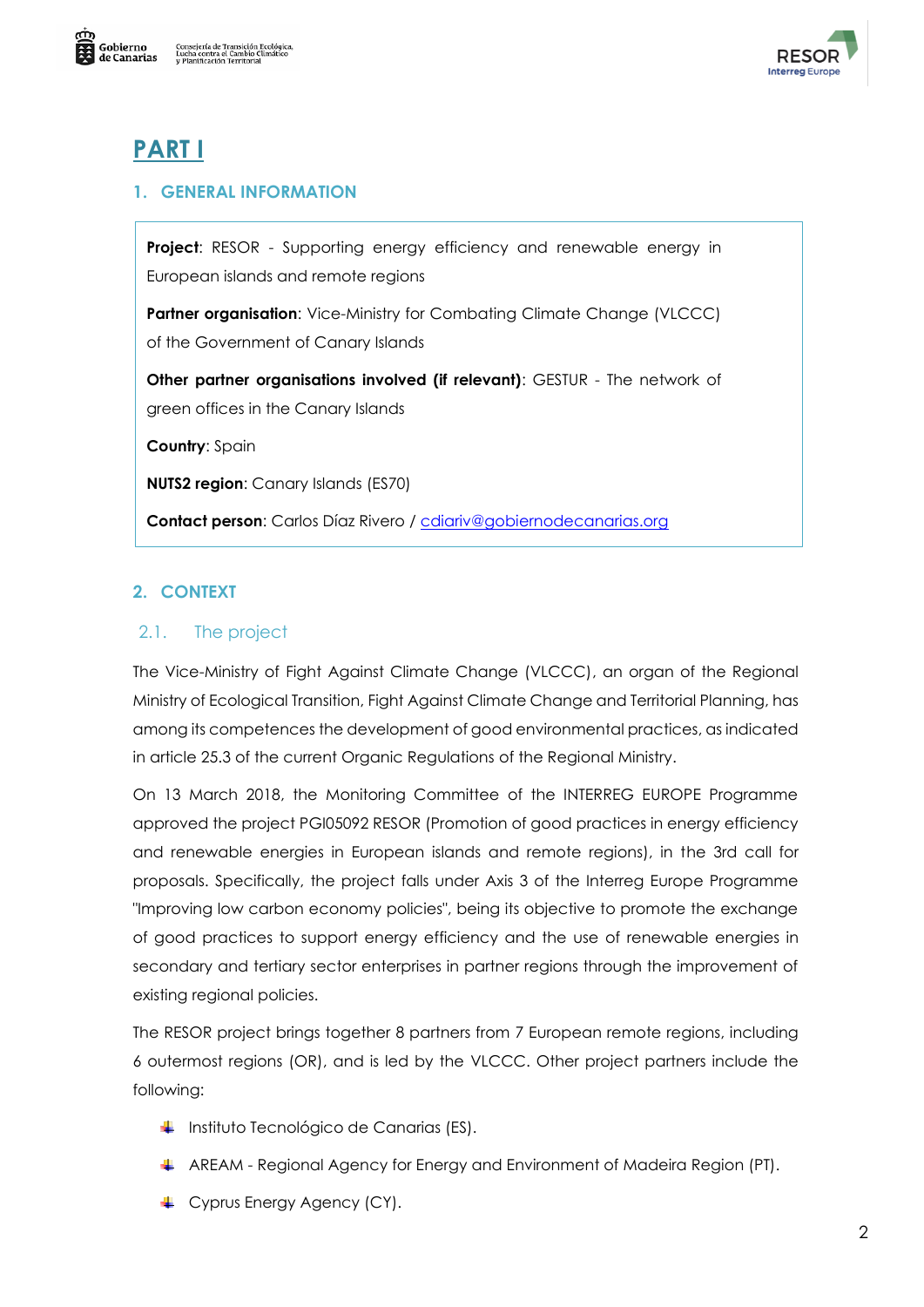





- Regional Council of Réunion (FR).
- Epirus Region (GR). ┻
- Territorial Collectivity of Martinique (FR). ₩
- Azores Regional Secretariat for Energy, Environment and Tourism (PT).
- ٠ Regional Council of Guadeloupe (FR).

The Project has a planned duration of 4.5 years (9 semesters), starting on 1 June 2018, with an expected completion date in 30 November 2022. The project activities are structured in two phases:

**First Phase**: with a duration of three years (6 semesters), it was composed by an interregional learning in which the staff of the participating partner entities and representatives of bodies of interest exchanged experiences, good practices, ideas, points of view, etc. on the policies being implemented in their region. This exchange of experiences was carried out through the organisation of field visits (to the Canary Islands, Madeira, Cyprus, Greece) Steering Committee meetings, round tables, and local seminars, and through the identification of good practices for the elaboration of an Action Plan, based on the lessons learned during this first phase.

**Second Phase**: at the end of the first phase, the implementation of the Action Plan begins in each partner region, after approval by the Joint Secretariat of the Interreg Europe Programme and will be monitored within two years of the start of the 2nd phase of the project.

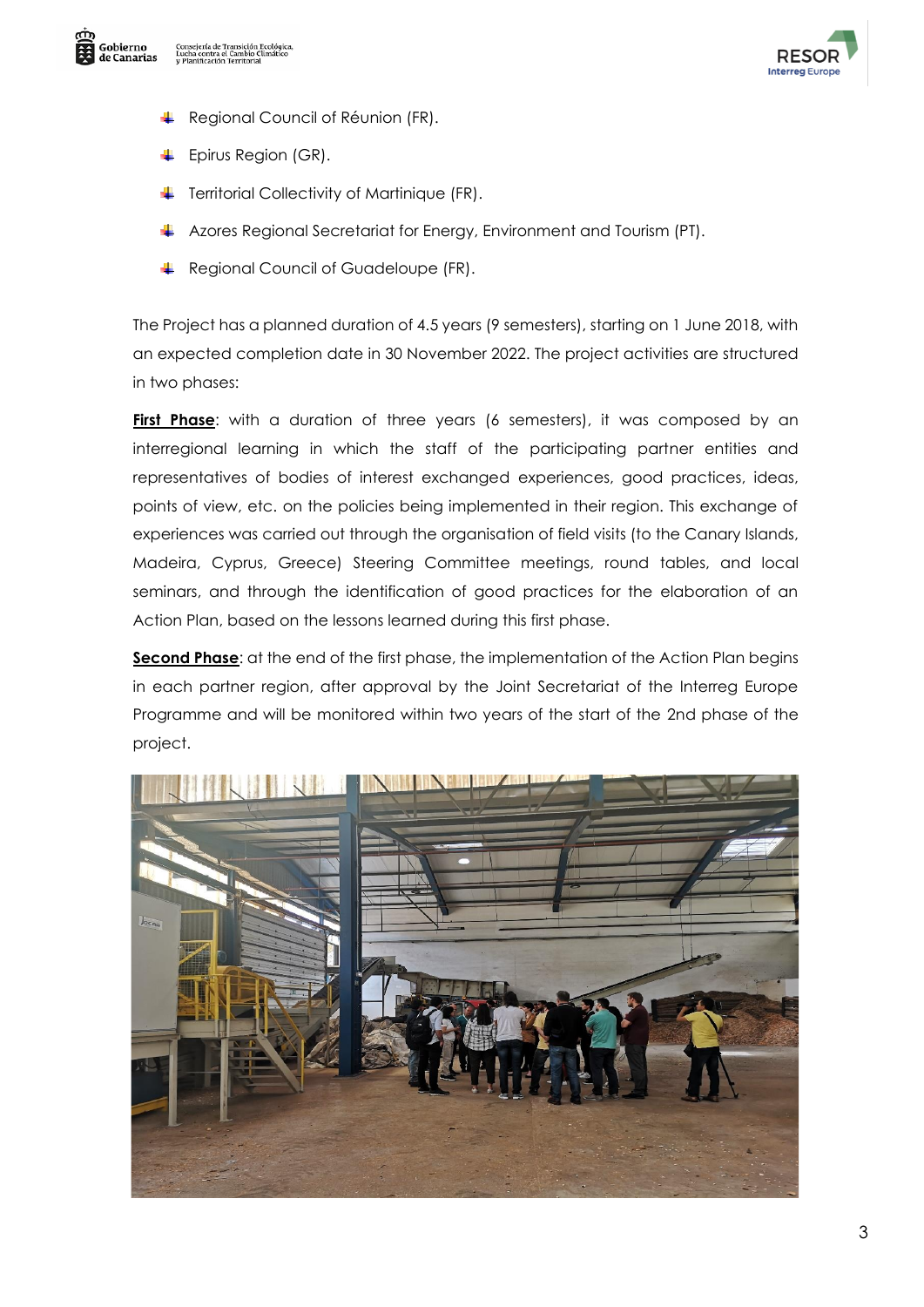



# 2.2. The Action Plan

Elaborated by each region, the Action Plan is a document detailing how the lessons learned from the cooperation during Phase I of the project will be used to improve the policy instrument addressed in that region. It specifies the nature of the actions to be carried out, their timing, the actors involved, the costs (if any) and the sources of funding (if any).

In the case of the Vice-Ministry of Fight Against Climate Change of the Government of the Canary Islands, the policy instrument identified for this Action Plan is the ERDF Operational Programme of the Canary Islands. The thematic objective chosen is OT4 *"Supporting the transition to a low-carbon economy in all sectors"* and the only investment priority foreseen in this thematic objective is IP4c, aimed at "*Supporting energy efficiency, smart energy management and the use of renewable energies in public infrastructure, including public buildings, and in housing"*.

Currently, the Operational Programme does not include any investment priority aimed at energy efficiency in enterprises. This is the main issue that the action intends to address, considering, for example, the importance of the services sector of the archipelago and, consequently, the consistent amount of energy consumption generated by these activities.

Although the issue of energy efficiency in enterprises is not addressed in the policy instrument, the Lead Partner of the project considers important to promote changes in this respect by adding a specific focus on enterprises operating in both industry and the service sector for the next Operational Programme, which is not ready yet. There is therefore a clear untapped potential for improvement in terms of energy efficiency in the region and the OP could go a long way in unlocking this potential.

In fact, this Action Plan will boost an open subsidies line in the framework of the Canary Islands Operational Programme 2014-2020 [\(https://sede.gobcan.es/sede/tramites/6701\)](https://sede.gobcan.es/sede/tramites/6701), implemented by the Directorate General for Energy, and is expected to continue in the new programming period. This Action Plan will help the Canarian private sector to have access to all the information and facilitate the commitment they want to make in terms of service provision. This support will be financially reinforced in the new programming period as it falls under OT4 *"Supporting the transition to a low-carbon economy in all sectors"*, with the idea of including an investment priority aimed at energy efficiency in enterprises.

For this reason, **the Vice-Ministry, through the Action Plan elaborated in the framework of the RESOR project, intends to support the introduction of this priority, by promoting a greater energy culture at all levels**. In fact, by giving clear and accessible information to the general population (creation of energy culture) on the possibilities of renewable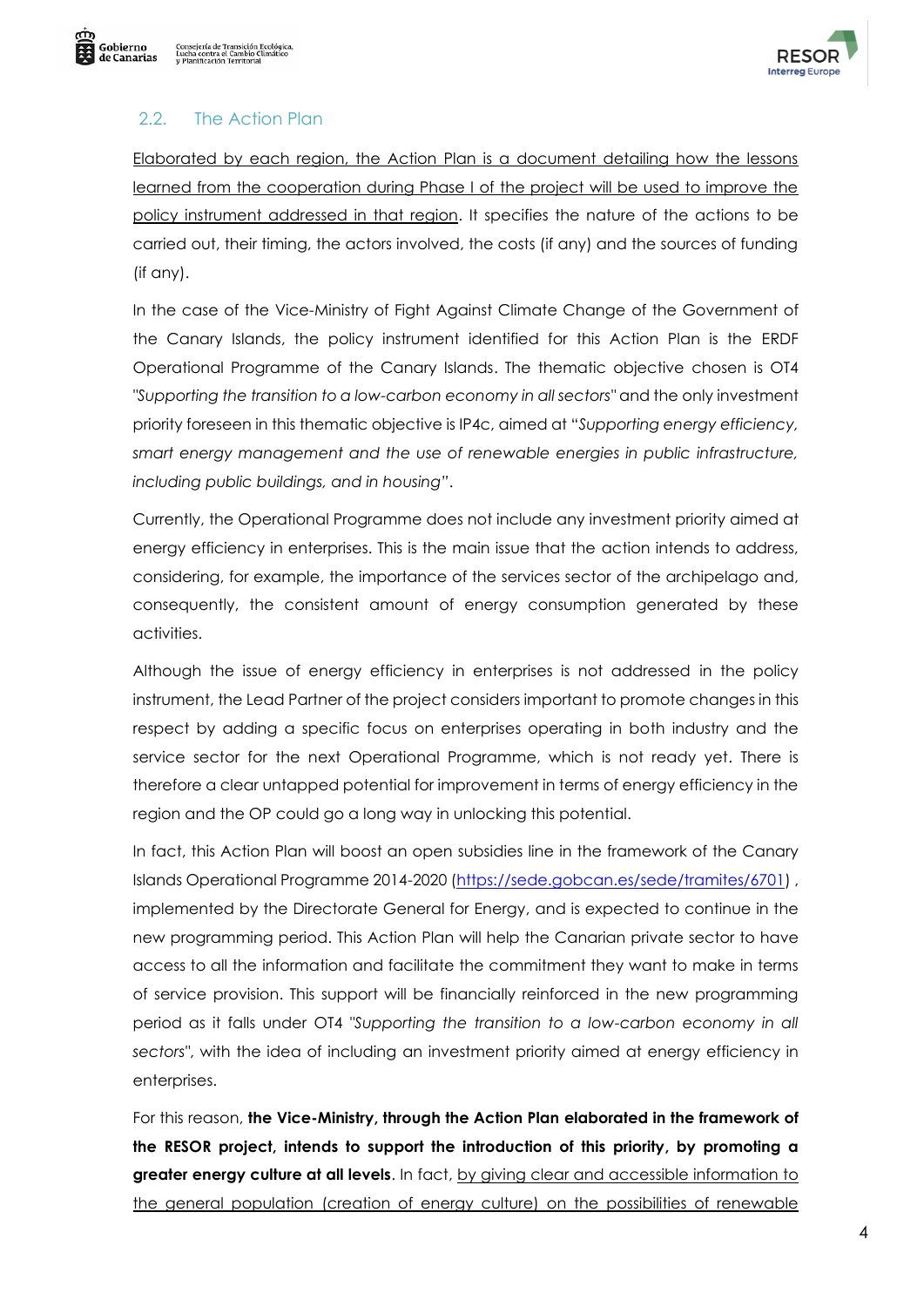

energies and the energetic services provided by regional enterprises located in the Canary Islands, the Vice-Ministry of Fight Against Climate Change will make a big step to promote energy efficiency and foster the investment in the private energy sector.

After all the experiences lived through the project, the Lead Partner has concluded that the transition towards a sustainable energy model in the Canary Islands requires greater awareness on the part of Canarian society related to the need to make better use of energy.

It is necessary to promote a greater energy culture regarding the different energy sources available, the advantages and disadvantages of each type of energy and the reasons that justify the need for a diversified energy mix, based on renewable energies of indigenous origin, but which need to be complemented with other energy sources of a manageable nature, which are not present on the islands, and therefore need to be imported. It is also essential that the policy of maximising renewable energies in the Canary Islands is accompanied by an adequate communication and awareness-raising strategy, especially focused on informing about the advantages of self-consumption with renewable technologies, among which the following stand out:

- $\downarrow$  It allows the natural and indigenous resources of the Canary Islands to be used in an unlimited and freeway.
- $\downarrow$  It would help to reduce electricity bills, if accompanied by appropriate regulation.
- It contributes to reducing greenhouse gas emissions and, therefore, to the fight against global warming.
- $\downarrow$  It would help to reduce energy dependence on the outside world and avoid the damage caused by fluctuations in the price of fossil fuels.
- $\downarrow$  It promotes the creation of a local industrial and business fabric.
- $\downarrow$  It contributes to the democratisation of energy, as it relies solely on renewable resources of an unlimited nature and available to all and requires moderate investments in equipment and installation that can be assumed by the consumer.
- $\downarrow$  It contributes to distributed generation, as the energy is produced in the same place where it is consumed, without the need to transport it through power lines, thus reducing the energy losses that occur in the grid. Moreover, as the generation points are in the same location as consumption, self-consumption would avoid new developments in transmission and distribution networks, and would reduce the maintenance costs of these infrastructures, thus containing the future costs of electricity infrastructures.
- Self-consumption allows the use of different renewable technologies, but mainly photovoltaic and small wind power, whose resources are highly available throughout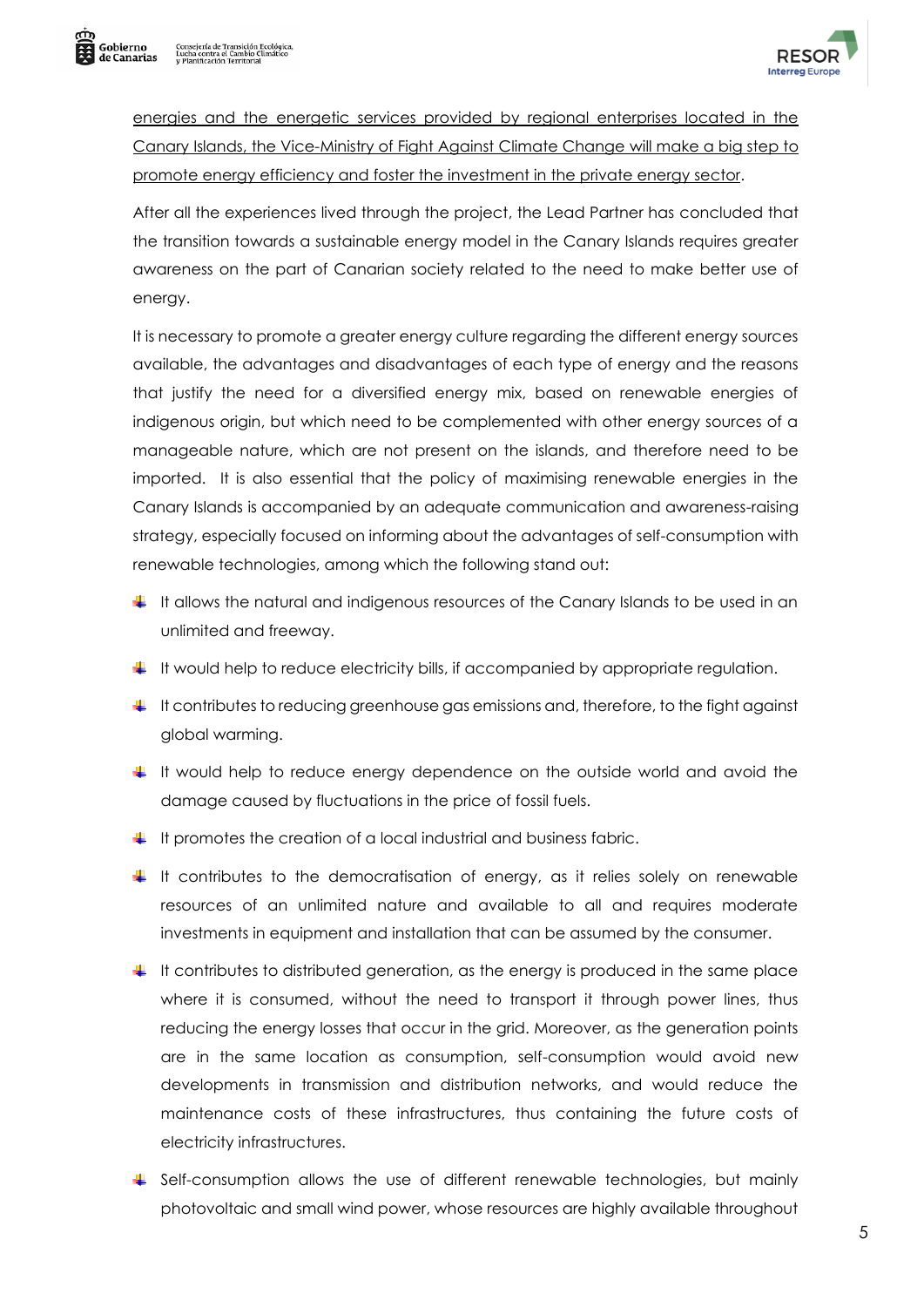



the Canary Islands all year round. In addition, photovoltaic installations can be integrated into buildings with little visual impact and, furthermore, there are different solutions on the market that allow the replacement of some construction materials with photovoltaic architectural elements.

- Self-consumption offers the possibility of developing different solutions in the field of R&D, aimed at improving electricity supply (combination of different generation sources, or generation with storage).
- Self-consumption contributes to boosting economic growth and job creation, especially in the field of vocational training.

Through the action that will be described in detail in the following section, the Vice-Ministry of Fight Against Climate Change of the Government of the Canary Islands intends to ensure that information on available energy efficiency mechanisms and on financial and legal frameworks is transparent and widely and actively disseminated to all interested market actors; to establish the conditions for market operators to provide consumers with adequate and specific information on energy efficiency, and to promote awarenessraising actions and training initiatives to inform citizens of the benefits and usefulness of adopting measures to improve energy efficiency.

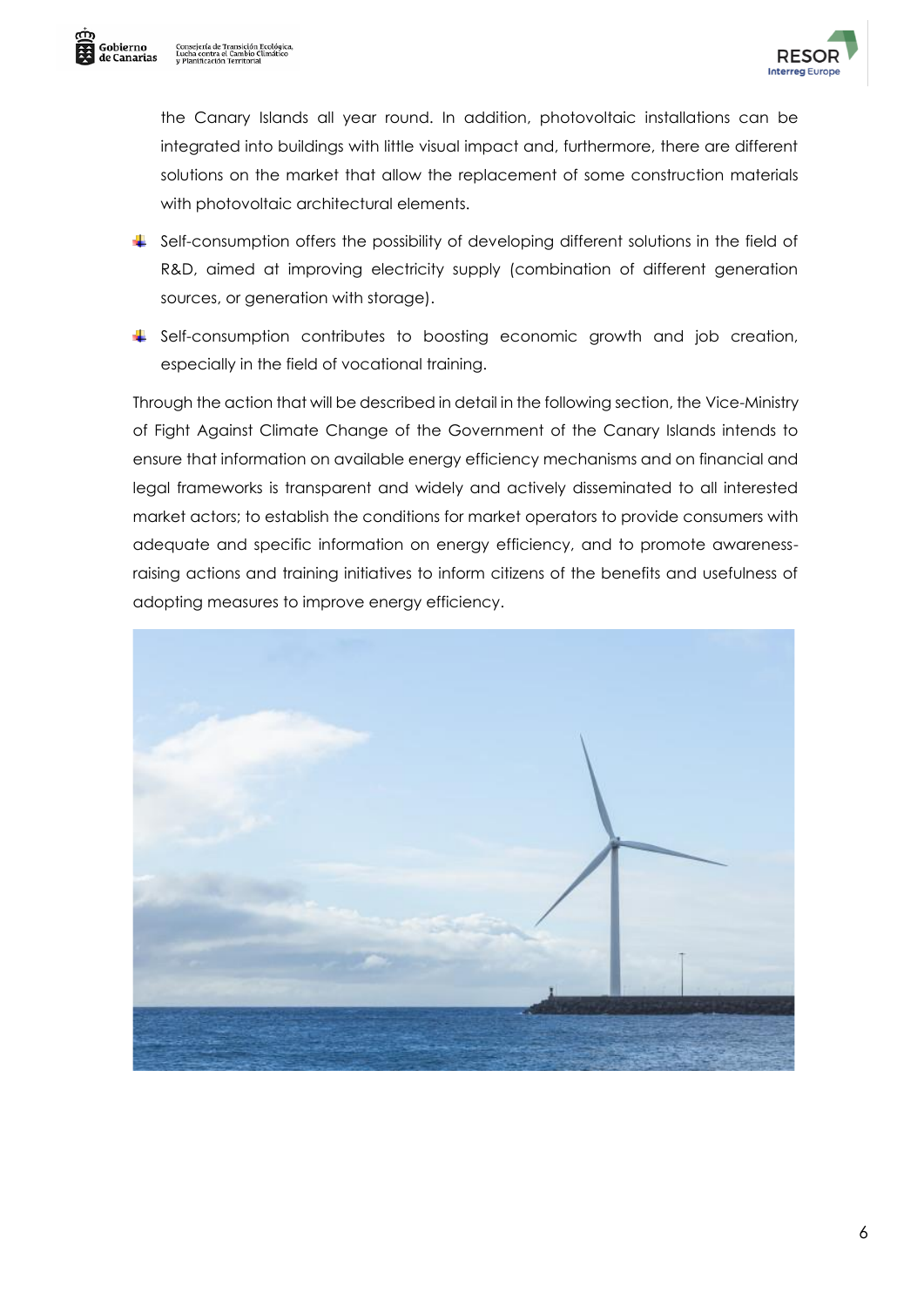

# **PART II**

# **3. THE ACTION IDENTIFIED**

## 3.1. Relevance

As mentioned above, throughout the RESOR project, the Vice-Ministry of Fight Against Climate Change has carried out and witnessed numerous exchanges of experiences, both at international level through the Study Visits, and at regional level, through the socalled "Local Seminars" (seminars organised by the Vice-Ministry itself, where the main objective is to present the results of the visits and gather the reactions of the stakeholders in order to identify appropriate lines of action for the elaboration of the Action Plan).

### **Regional Exchange of Experience**

Due to the situation caused by COVID-19, several Study Visits planned in the project had to be cancelled, because of the difficulty of international travel. Thus, the Vice-Ministry took advantage of this situation and organize several regional webinars, in order to further exchange and identify regional needs related to energy efficiency to positively influence the Operational Programme of the Canary Islands.

After each of these webinars, the Vice-Ministry shared a survey with the participants (stakeholders related to the energy sector), to help identify the difficulties encountered by the sector and the possibilities for improvement.

In order to be able to identify efficient actions to be included in the Action Plan, independently from the analysis of best practices, a mapping of these surveys was made to better understand the concrete needs at regional level, which can be used for energy improvement in the Canary Islands. Based on this mapping, the proposals mainly included the following:

- **H** More emphasis should be placed on the search for alternatives to promote publicprivate cooperation in the implementation of renewable energies, energy efficiency and sustainable mobility.
- $\uparrow$  The Regional Ministry should be involved in the creation of a common management platform for all public points on the islands, which would serve both the institutions that own them and the users.
- **There is a need to give impetus to neighbourhood communities, to the dynamic** distribution of energy, and to the unification of basic criteria and management models.
- **There is a need to speed up the procedures for the installation and** implementation of projects.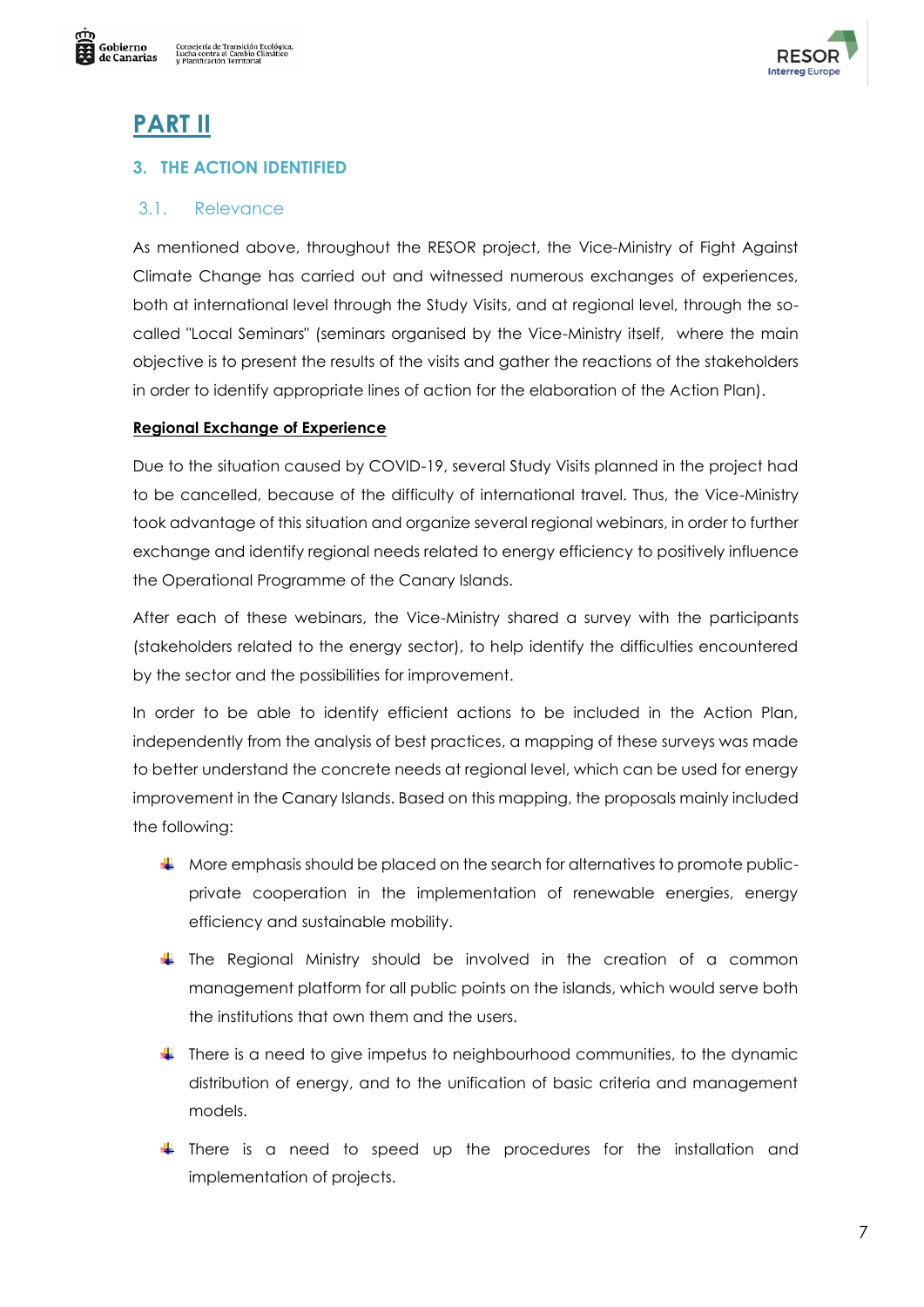



Furthermore, in view of the proposals made, during one of the seminars, the Regional Ministry of Ecological Transition undertook the commitment to promote a permanent line of communication through the RESOR Project to promote the reforms indicated and to consolidate the leadership of the different types of social leadership in order to achieve their objectives.

#### **Project Exchange of Experiences**

Apart from the regional mapping of needs, the other inspiration to implement this Action Plan also comes from the project exchange of experiences, mainly through the exchange of Good Practices, specifically through a GP presented by the Regional Secretariat for Energy, Environment and Tourism of the Azorean Region: the GP named "AZORES ENCOUNTERS WITH ENERGY EFFICIENCY", which consists in a cycle of seminars focusing on various energy topics ranging from energy efficiency to renewables or sustainable mobility.

According to the partner in charge, this cycle was extremely successful: nine seminars were organised so far with an average of 100 participants per sessions, and attendees were eager to participate in additional information seminars. After exchanging with the coordinator of the Azorean Region, we concluded that this was another proof that there is a clear need within stakeholder groups and the general public in outermost regions to receive accessible and clear information on the possibilities of renewable energies and the energetic services at regional levels, and that is why the Vice-Ministry intends to create an Energy One Stop Shop, including centralised and accessible information on the possibilities of renewable energies and energetic services at regional level. In fact, according to the coordinator of the Azorean Action Plan **"This model is especially relevant for outermost, archipelagic regions where the lack of information is a major market failure",** which is an extended and common idea within the RESOR Partnership.

#### **International Exchange of Experiences**

Finally, there is a last practice that inspired the action included in the Canary Islands Action Plan: an international project, financed by the H2020 Programme, COME RES, an EU project aimed at facilitating the market uptake of renewable energy sources. The project focusses on advancing renewable energy communities (RECs), and in order to engage closely with local stakeholders the project is setting up stakeholder desks in each country and organises solution-oriented thematic dialogues and policy roundtables to cocreate solutions to overcome existing barriers for the growth of community energy.

In conclusion, the current energy transition is not only making the shift from fossil to renewable energy sources, but it also rethinks how energy is distributed. Next to traditional top-down distribution, with electricity being generated in large power plants and transported to the end consumer, local energy networks gain in importance. These local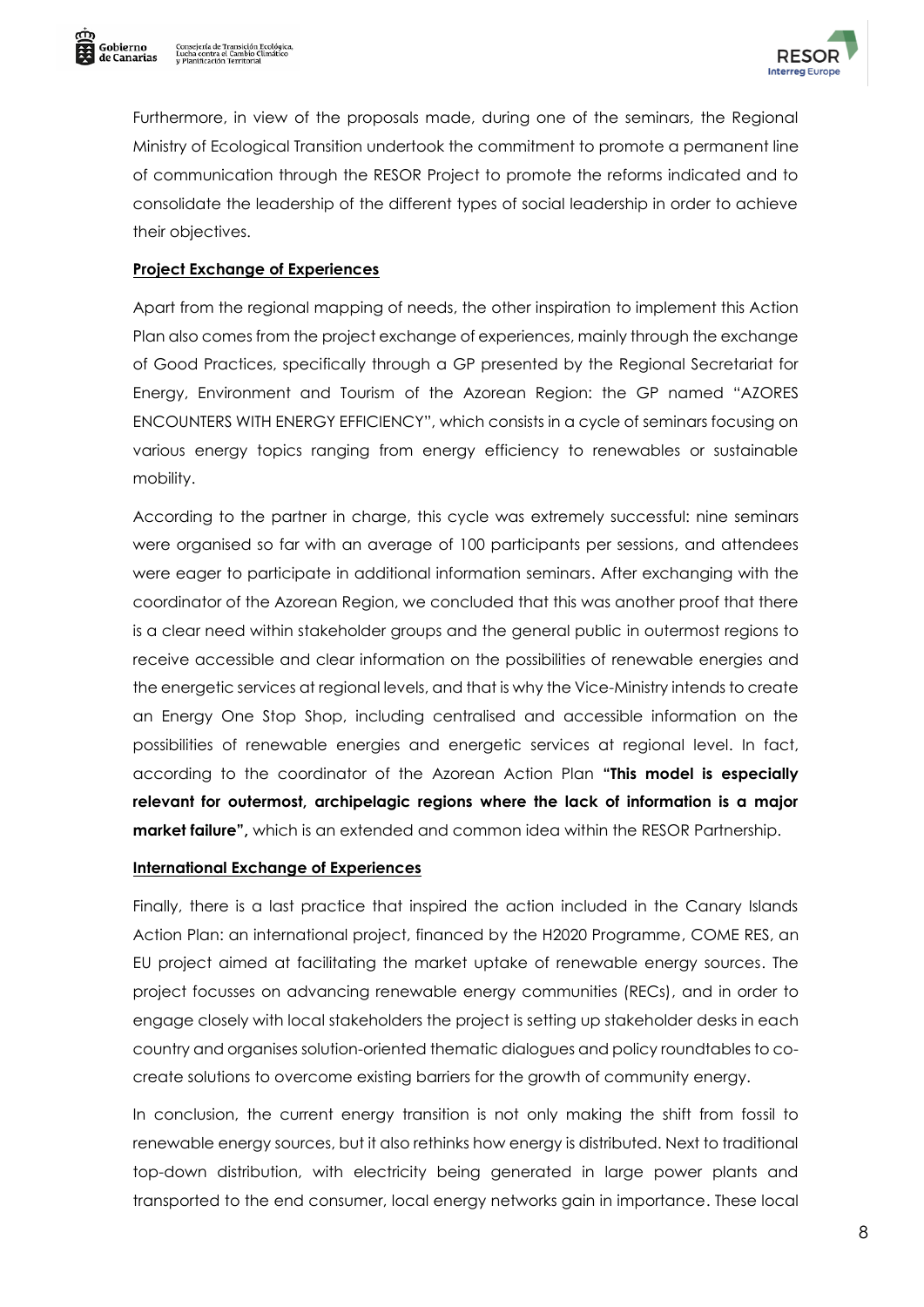



energy networks have a huge potential in our future energy system, by facilitating their rollout and supporting the implementation of the facilities for renewable energy communities. Taking into account these facts, and the regional and project exchange of experiences carried out, the Vice-Ministry of Fight Against Climate Change considers of major relevance the implementation of an Action based on the creation of a centralised energy platform, that would not only help the general public to gather accessible information on energetic services and subsidies but would also help to create a renewable energy community.

#### 3.2. Nature

Considering these assessments and having mapped Good Practices, the Action to be implemented within the framework of the Action Plan of the Vice-Ministry for the Fight against Climate Change, is based on the creation of a virtual and interactive platform (HUB), to put together companies, universities, neighbourhood communities, individuals and public entities belonging to the Canary Islands Government that are related to the energy efficiency sector in direct contact with each other.

This interactive platform would consist on giving a response to the needs of the Canarian population, creating an *"Energy One Stop Shop"*, which would include news, good practices and demonstrations, accessible information for grants and subsidies and a database where the different "branches" of the quadruple helix related to energy efficiency projects would be put in contact, thus facilitating and favouring the transition to a more efficient autonomous community.

This HUB could include direct information on calls for subsidies related to self-consumption and energy efficiency, both for individuals, associations, and companies, as well as publications and news on the subject at regional level. On the other hand, it is proposed to add a database and provide direct contact information of companies and institutions related to the sector to facilitate the creation of networks and partnerships. This would also help individuals and communities to find the necessary support for the installation of more efficient energy systems, as they would have all the necessary information centralised in a single platform.

At the end of the day, the creation of this HUB responds to the needs of the Canarian population, by harmonising management models at regional level, promoting publicprivate cooperation, creating renewable energy communities, and facilitating access to information for the entire population.

For the implementation of such a HUB, a group of computer scientists would be needed to advise on the most appropriate platform model, taking into account the needs outlined above. It is also proposed to organise virtual meetings with local stakeholders, prior to the creation of the HUB, so that they can propose ideas on the information to be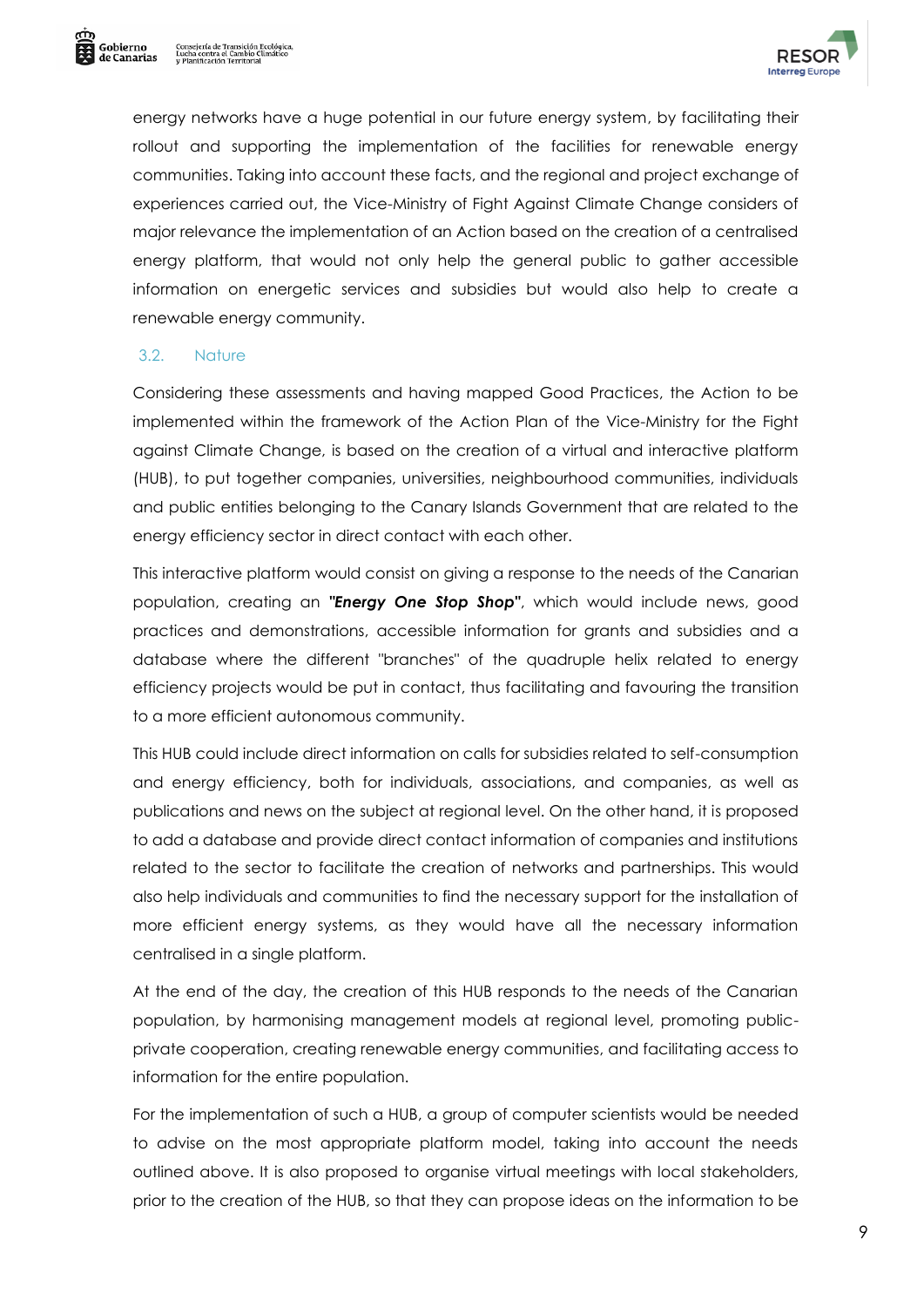



included in the platform, and thus respond more efficiently to regional gaps.

In summary, the activities to be carried out for the implementation of the Action would include:

- **a)** Mapping of energy companies in the Canary Islands to be included in the platform's repertoire.
- **b)** Contacts with public administrations (87 Town Councils, 7 Island Councils) and mapping of available subsidies to be included in the platform.
- **c)** Compilation of all the information for the creation of the platform and registration of the information: registers of companies, public administrations, and subsidies.
- **d)** Creation of the Virtual Platform "Energy One Stop Shop".
- **e)** Contact with the Media.
- **f)** Opening of the Platform to the public.
- **g)** Dissemination of the creation of the platform in the media and social networks.
- **h)** Maintenance of the web platform.

#### 3.3. Stakeholders involved

The stakeholders involved in the implementation of the Action are described as follows:

**GESTUR - The network of green offices in the Canary Islands**: The public company GESTUR will be responsible for equipping and maintaining the following services: Environmental consultancy services, Web portal with environmental information, Telephone helpline, Publications on grants and subsidies, Technical and administrative support telephone number, Continuous training for councils and companies, Publication of news, events and training and dissemination actions, Links to official websites of the Regional Ministry of Ecological Transition, Fight against Climate Change and Territorial Planning. GESTUR has a team of computer scientists who will be in charge of the creation of the "**Energy One Stop Shop".**

[https://www.canariastransicionecologica.com/gobernanza-y-participacion/red](https://www.canariastransicionecologica.com/gobernanza-y-participacion/red-de-oficinas-verdes-de-canarias/)[de-oficinas-verdes-de-canarias/](https://www.canariastransicionecologica.com/gobernanza-y-participacion/red-de-oficinas-verdes-de-canarias/)

- **Public regional entities:** 87 City Councils of the Canary Islands and 7 Cabildos (local councils). Contact with these public entities is needed for the inclusion of information regarding grants at local level, and their contact information is needed for the creation of the *Public Entities repertoire.*
- **Private energy sector:** A mapping of private companies providing energetic services will also be needed for the creation of the platform. All the companies that agree to be included in the platform will sign a *Partnership Agreement,* and